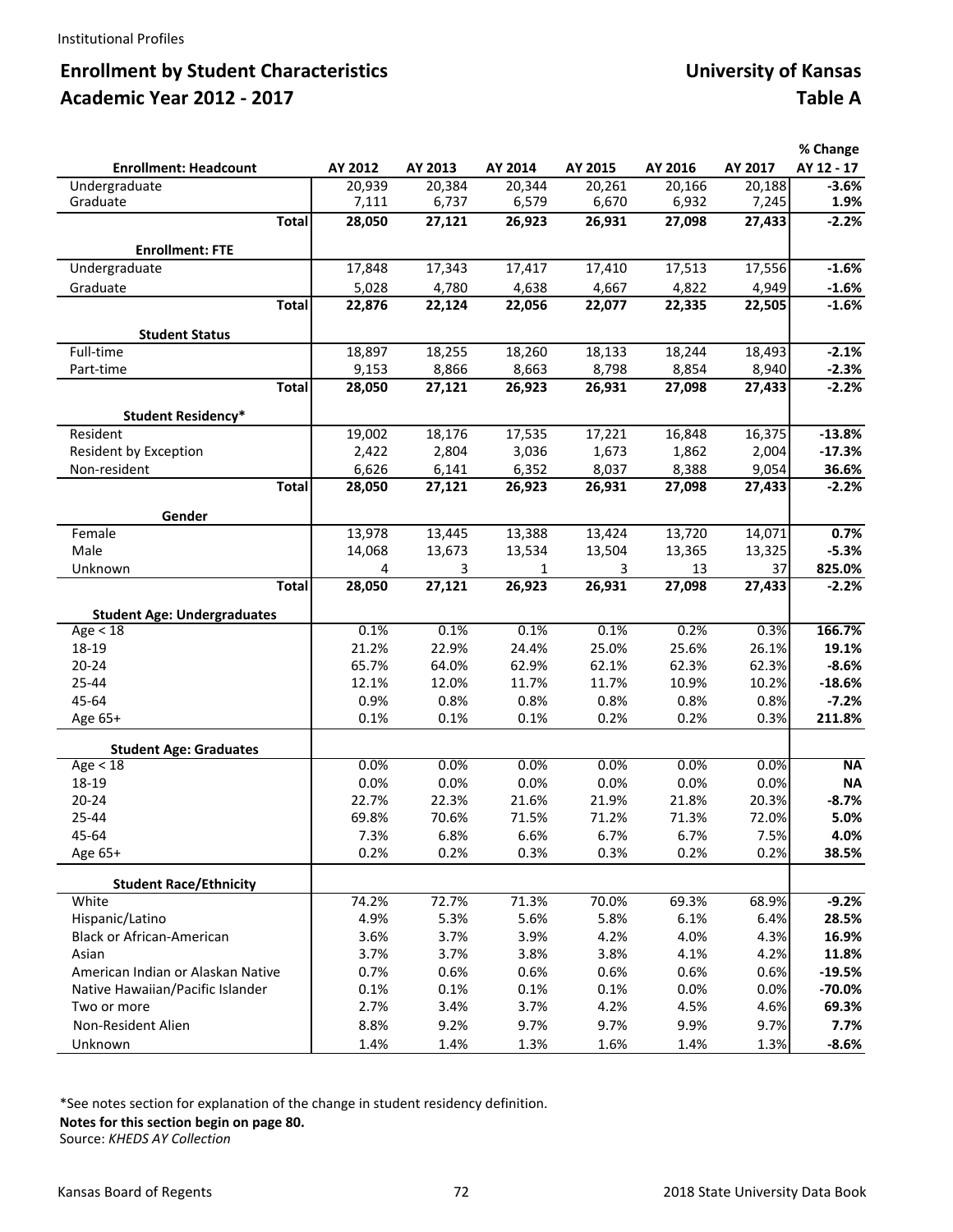# **Enrollment by Student Characteristics Constrainer Enrollment by Student Characteristics Constrainer Characteristics Academic Year 2017 Table A**



## **Enrollment by Age ‐ Undergraduates Academic Year 2017**

**Enrollment by Race/Ethnicity Academic Year 2017**



**Notes for this section begin on page 80.** Source: *KHEDS AY Collection*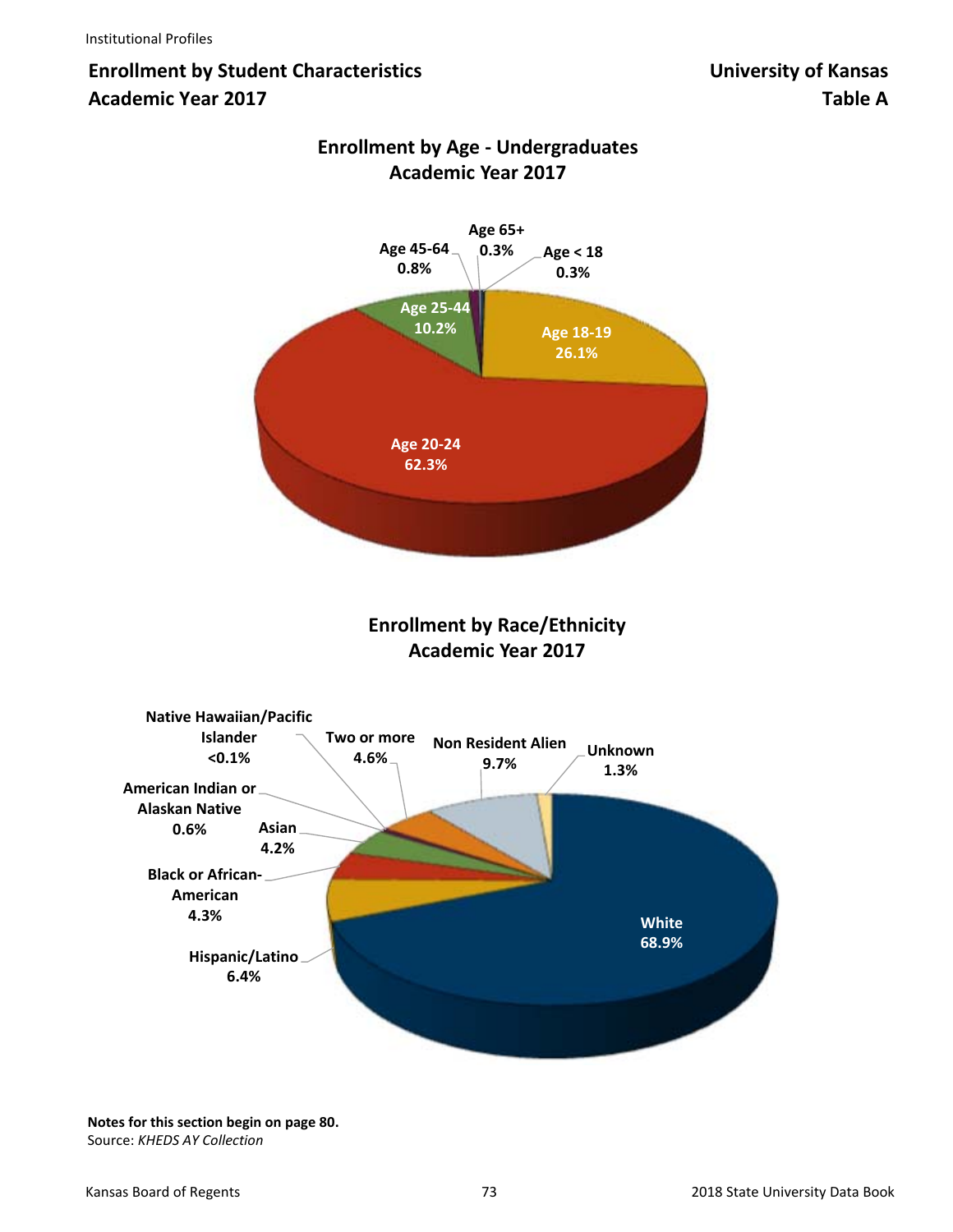#### Institutional Profiles

## **Enrollment by Student Characteristics Constrainer Enrollment by Student Characteristics Constrainer Characteristics Fall 2012 ‐ 2017 Table A Academic Year 2012 ‐ 2017**

| Category                         | <b>Fall 2012</b> | <b>Fall 2013</b> | <b>Fall 2014</b> | <b>Fall 2015</b> | <b>Fall 2016</b> | <b>Fall 2017</b> | % Change<br>Fall 12 - 17 |
|----------------------------------|------------------|------------------|------------------|------------------|------------------|------------------|--------------------------|
| <b>Occupancy in Univ. owned</b>  | 4,917            | 5,054            | 5,037            | 4,818            | 4,840            | 4,887            | $-0.6%$                  |
| housing & Pct. to Total Enroll   | 20.0%            | 20.7%            | 20.5%            | 19.5%            | 19.4%            | 19.6%            | $-2.0%$                  |
| <b>Facility Characteristics*</b> |                  |                  |                  |                  |                  |                  |                          |
| <b>Total Gross Area</b>          | 9,751,082        |                  | 9,805,606        |                  | 10,028,052       |                  | <b>NA</b>                |
| <b>Total Net Assignable</b>      | 5,873,650        |                  | 5,888,841        |                  | 5,985,169        |                  | <b>NA</b>                |
| Net Assignable - Residential     | 1,024,126        |                  | 1,023,616        |                  | 899,328          |                  | <b>NA</b>                |
| Gross Area Built Since 1961      | 3,838,261        |                  | 3,878,842        |                  | 4,206,989        |                  | <b>NA</b>                |
| % of Gross Building Area         | 64.5%            |                  | 64.8%            |                  | 66.7%            |                  | <b>NA</b>                |
| Avg. Hours of Utilization / week |                  |                  |                  |                  |                  |                  |                          |
| Classroom (7:30 - 5:30)          | 29.38            |                  | 34.71            |                  | 34.38            |                  | <b>NA</b>                |
| Teaching Lab (7:30 - 5:30)       | 18.24            |                  | 20.95            |                  | 19.89            |                  | <b>NA</b>                |
|                                  |                  |                  |                  |                  |                  |                  | % Change                 |
| <b>Enroll: ACT Scores**</b>      | AY 2012          | AY 2013          | AY 2014          | AY 2015          | AY 2016          | AY 2017          | AY 12 - 17               |
| (First-time freshmen)            |                  |                  |                  |                  |                  |                  |                          |
| 12 and under                     | 0%               | 0%               | 0%               | 0%               | 0%               | 0%               | <b>NA</b>                |
| $13 - 16$                        | 2%               | 2%               | 2%               | 2%               | 2%               | 0%               | <b>NA</b>                |
| $17 - 22$                        | 28%              | 26%              | 24%              | 26%              | 27%              | 22%              | $-21.4%$                 |
| $23 - 26$                        | 36%              | 37%              | 36%              | 34%              | 34%              | 36%              | 0.0%                     |
| $27 - 31$                        | 27%              | 28%              | 31%              | 30%              | 30%              | 32%              | 18.5%                    |
| $32 - 36$                        | 7%               | 7%               | 7%               | 8%               | 7%               | 10%              | 42.9%                    |

| $32 - 36$                       |              | 7%    | 7%    | 7%    | 8%           | 7%    | 10%   | 42.9%     |
|---------------------------------|--------------|-------|-------|-------|--------------|-------|-------|-----------|
| Degrees/Certificates Awarded*** |              |       |       |       |              |       |       |           |
| Certificates                    |              | 0     | 0     | 0     | 0            | 0     | 0     | <b>NA</b> |
| <b>Associate Degrees</b>        |              | 0     | 0     | 0     | $\mathbf{0}$ | 0     | 0     | <b>NA</b> |
| <b>Bachelor's Degrees</b>       |              | 4,393 | 4,271 | 4,045 | 3,858        | 4,130 | 3,842 | $-12.5%$  |
| Master's Degrees                |              | 1,489 | 1,325 | 1,351 | 1,277        | 1,294 | 1,482 | $-0.5%$   |
| <b>Doctoral Degrees</b>         |              | 549   | 600   | 557   | 633          | 561   | 585   | 6.6%      |
|                                 | <b>Total</b> | 6,431 | 6,196 | 5,953 | 5,768        | 5,985 | 5,909 | $-1.3%$   |
| Other Awards                    |              |       |       | 101   | 152          | 71    | 214   | <b>NA</b> |

\*Includes KU Edwards Campus (the KBOR Inventory of Physical Facilities is reported only in even years)

\*\*ACT scores as reported to KBOR by the University of Kansas.

\*\*\*See notes section for information about the change in reporting for certificate completions.

**Notes for this section begin on page 80.**

Source: *State University Housing Report; State University Inventory of Facilities; ACT Class Profile Report; KHEDS AY Collection*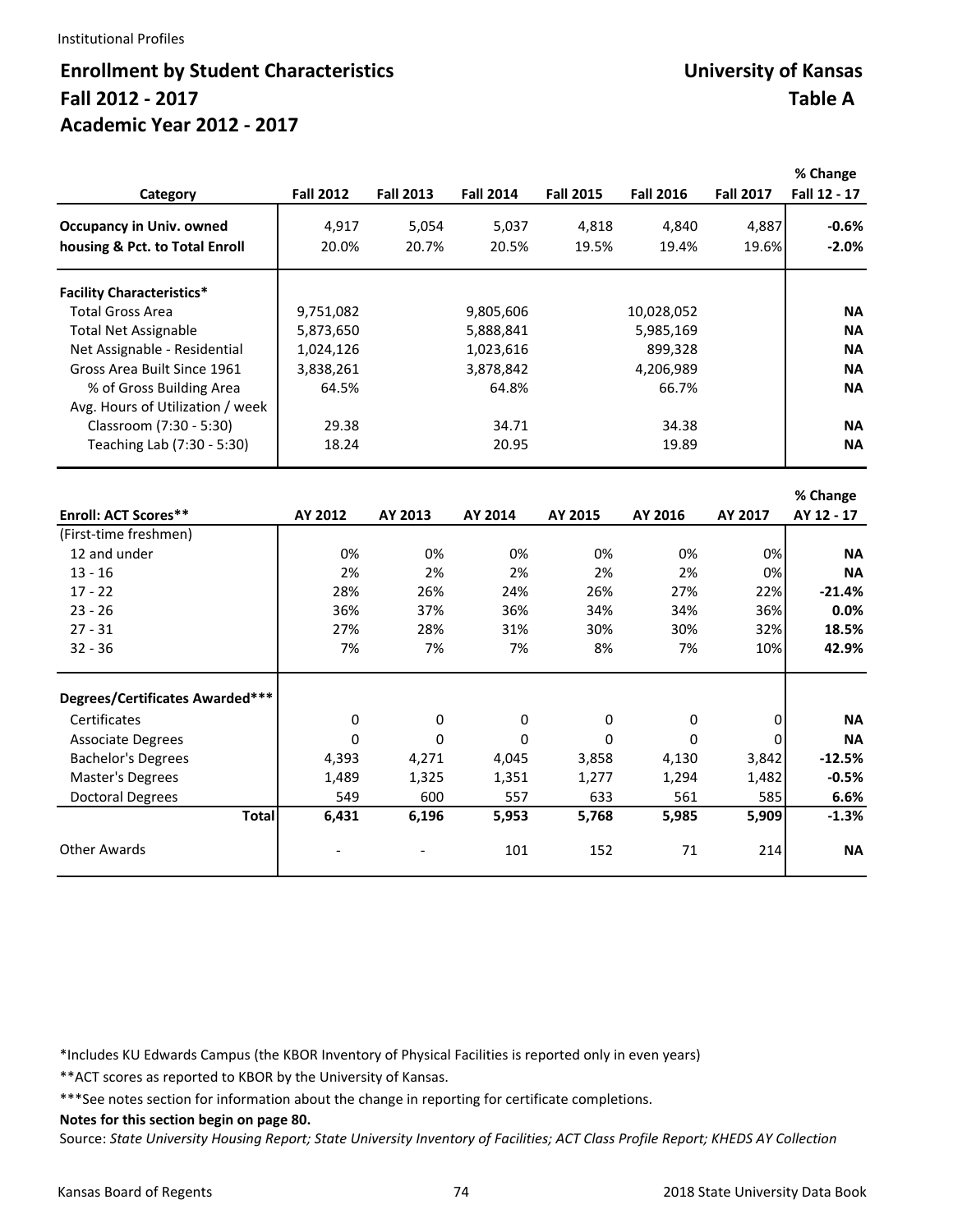# **Student Success Index\* University of Kansas Entrance Year 2006 - 2011** Table A



| <b>Entrance</b><br>Year | Completed<br>Home<br>Institution | Completed<br>System<br><b>Institution</b> | <b>Completed</b><br><b>Elsewhere</b> | <b>Retained</b><br>Home<br><b>Institution</b> | <b>Retained</b><br><b>System</b><br><b>Institution</b> | <b>Retained</b><br><b>Elsewhere</b> | <b>Student</b><br><b>Success</b><br>Rate |
|-------------------------|----------------------------------|-------------------------------------------|--------------------------------------|-----------------------------------------------|--------------------------------------------------------|-------------------------------------|------------------------------------------|
| 2006                    | 55.0%                            | 8.3%                                      | 6.5%                                 | 3.7%                                          | 4.0%                                                   | 2.6%                                | 80.1%                                    |
| 2007                    | 59.1%                            | 7.9%                                      | 6.0%                                 | 3.2%                                          | 3.5%                                                   | 2.7%                                | 82.5%                                    |
| 2008                    | 57.7%                            | 8.2%                                      | 5.8%                                 | 2.9%                                          | 3.5%                                                   | 2.7%                                | 80.8%                                    |
| 2009                    | 57.2%                            | 8.7%                                      | 5.4%                                 | 2.7%                                          | 3.6%                                                   | 0.8%                                | 78.4%                                    |
| 2010                    | 57.6%                            | 8.9%                                      | 3.2%                                 | 2.6%                                          | 3.3%                                                   | 1.2%                                | 76.8%                                    |
| 2011                    | 57.9%                            | 9.2%                                      | 3.4%                                 | 2.3%                                          | 3.1%                                                   | 1.5%                                | 77.4%                                    |

\*Cohort measured includes all first‐time entering and transferring degree‐seeking students **Notes for this section begin on page 80.**  Source: *KHEDS AY Collection; National Student Clearinghouse*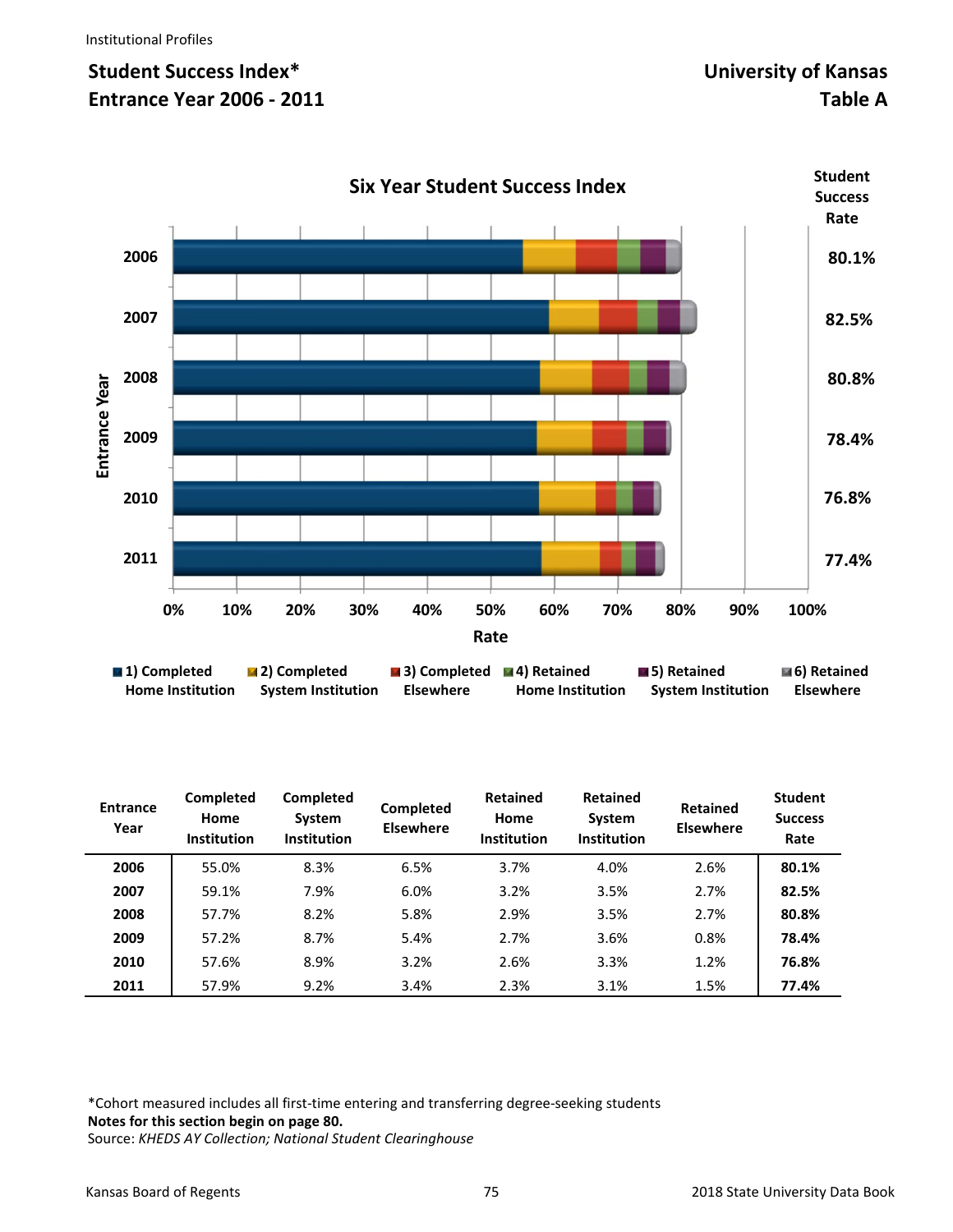### **Total Operating Expenditures by Fund University of Kansas Fiscal Year 2012 ‐ 2017 Table B**

|                                                                |               |               |               |               |               |               | Percent<br>of Total |
|----------------------------------------------------------------|---------------|---------------|---------------|---------------|---------------|---------------|---------------------|
| Category                                                       | FY 2012       | FY 2013       | FY 2014       | FY 2015       | FY 2016       | FY 2017       | FY 2017             |
| State General Fund Exp.                                        | \$137,889,806 | \$140,976,662 | \$137,272,373 | \$136,545,496 | \$131,946,955 | \$131,848,423 | 15.3%               |
| Percent Increase Exp.                                          | 0.1%          | 2.2%          | $-2.6%$       | $-0.5%$       | $-3.4%$       | $-0.1%$       |                     |
| <b>General Fees Funds (Tuition)</b>                            | \$246,089,226 | \$258,718,538 | \$264,149,739 | \$283,283,148 | \$296,747,872 | \$303,315,636 | 35.3%               |
| Percent Increase Tuition                                       | 10.1%         | 5.1%          | 2.1%          | 7.2%          | 4.8%          | 2.2%          |                     |
| Hospital Revenue Funds                                         | \$0           | \$0           | \$0           | \$0           | \$0           | \$0           | 0.0%                |
| Other General Use                                              | \$30,592      | \$34,126      | \$31,249      | \$33,045      | \$31,130      | \$34,821      | < 0.1%              |
| Percent Increase                                               | $-96.5%$      | 11.6%         | $-8.4%$       | 5.7%          | $-5.8%$       | 11.9%         |                     |
| General Use Exp.                                               | \$384,009,624 | \$399,729,326 | \$401,453,361 | \$419,861,689 | \$428,725,957 | \$435,198,880 | 50.7%               |
| Percent Increase GU                                            | 6.0%          | 4.1%          | 0.4%          | 4.6%          | 2.1%          | 1.5%          |                     |
| Restricted Use Exp.                                            | \$394,925,767 | \$398,993,254 | \$414,049,580 | \$416,419,650 | \$440,659,901 | \$423.866.937 | 49.3%               |
| Percent Increase RU                                            | 1.6%          | 1.0%          | 3.8%          | 0.6%          | 5.8%          | $-3.8%$       |                     |
| <b>Operating Expenditures</b>                                  | \$778,935,391 | \$798,722,580 | \$815,502,941 | \$836,281,339 | \$869,385,858 | \$859,065,817 | 100.0%              |
| Pct. Increase - Operating Exp.                                 | 3.7%          | 2.5%          | 2.1%          | 2.5%          | 4.0%          | $-1.2%$       |                     |
| <b>Restricted Use Non-Reportable</b>                           | \$0           | \$0           | \$0           | \$0           | \$0           | \$0           | 0.0%                |
| <b>Student Loan Expenditures</b>                               | 0.0%          | 0.0%          | 0.0%          | 0.0%          | 0.0%          | 0.0%          |                     |
| <b>Total Operating Expenditures</b>                            | \$778,935,391 | \$798,722,580 | \$815,502,941 | \$836,281,339 | \$869,385,858 | \$859,065,817 | 100.0%              |
| (including Non-reportable<br><b>Student Loan Expenditures)</b> | 3.7%          | 2.5%          | 2.1%          | 2.5%          | 4.0%          | $-1.2%$       |                     |

### **Total Operating Expenditures by Fund Fiscal Year 2012 ‐ 2017**



#### **Notes for this section begin on page 80.**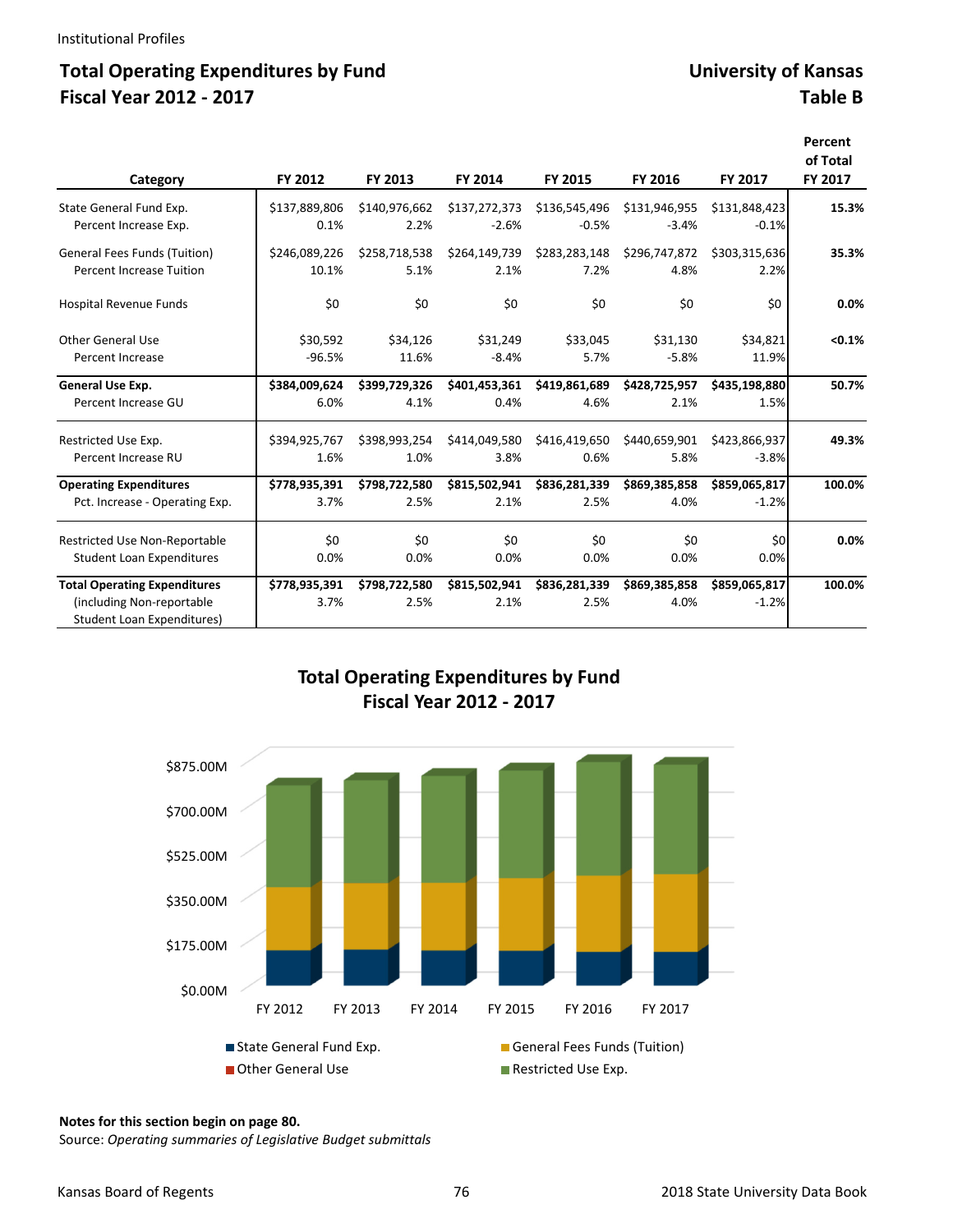# **All Funds Operating Expenditures by Program University of Kansas Fiscal Year 2012 ‐ 2017 Table C**

|                                                                                                       |               |               |               |               |               |                | % Change   |
|-------------------------------------------------------------------------------------------------------|---------------|---------------|---------------|---------------|---------------|----------------|------------|
| Category                                                                                              | FY 2012       | FY 2013       | FY 2014       | FY 2015       | FY 2016       | <b>FY 2017</b> | FY 12 - 17 |
| Instruction                                                                                           | \$219,395,841 | \$251,562,898 | \$255,814,322 | \$251,826,751 | \$259,943,661 | \$259,962,924  | 18.5%      |
| per FTE Student                                                                                       | \$9,420       | \$11,197      | \$11,458      | \$11,176      | \$11,478      | \$11,439       | 21.4%      |
| Academic Support                                                                                      | \$70,331,171  | \$45,237,521  | \$48,547,793  | \$49,967,490  | \$54,248,519  | \$44,582,830   | $-36.6%$   |
| per FTE Student                                                                                       | \$3,020       | \$2,013       | \$2,174       | \$2,218       | \$2,395       | \$1,962        | $-35.0%$   |
| <b>Student Services</b>                                                                               | \$33,862,593  | \$36,811,229  | \$42,029,548  | \$44,794,795  | \$45,385,945  | \$29,798,688   | $-12.0%$   |
| per FTE Student                                                                                       | \$1,454       | \$1,638       | \$1,882       | \$1,988       | \$2,004       | \$1,311        | $-9.8%$    |
| <b>Institutional Support</b>                                                                          | \$50,735,247  | \$39,433,397  | \$39,165,347  | \$41,650,709  | \$44,400,436  | \$51,991,210   | 2.5%       |
| per FTE Student                                                                                       | \$2,178       | \$1,755       | \$1,754       | \$1,849       | \$1,961       | \$2,288        | 5.0%       |
| <b>Educational Program</b>                                                                            | \$374,324,852 | \$373,045,045 | \$385,557,010 | \$388,239,745 | \$403,978,561 | \$386,335,652  | 3.2%       |
| per FTE Student                                                                                       | \$16,072      | \$16,603      | \$17,269      | \$17,231      | \$17,838      | \$17,000       | 5.8%       |
| <b>Physical Plant</b>                                                                                 | \$47,173,952  | \$54,828,513  | \$54,994,026  | \$54,412,531  | \$53,758,652  | \$58,070,627   | 23.1%      |
| Research                                                                                              | \$89,946,506  | \$106,602,187 | \$108,990,025 | \$115,057,921 | \$117,682,348 | \$109,518,772  | 21.8%      |
| <b>Public Service</b>                                                                                 | \$10,332,051  | \$10,087,139  | \$10,558,492  | \$9,545,523   | \$10,206,917  | \$8,869,378    | $-14.2%$   |
| Scholarships and Fellowships                                                                          | \$193,889,628 | \$182,099,033 | \$185,937,719 | \$196,427,815 | \$204,010,422 | \$225,722,362  | 16.4%      |
| Other (including Transfers)                                                                           | \$9,154,781   | \$12,446,221  | \$8,764,543   | \$8,506,951   | \$11,457,976  | \$16,825,203   | 83.8%      |
| <b>Total Educ. and General</b>                                                                        | \$724,821,770 | \$739,108,138 | \$754,801,815 | \$772,190,486 | \$801,094,876 | \$805,341,994  | 11.1%      |
| <b>Auxiliary Enterprises</b>                                                                          | \$54,113,621  | \$59,614,442  | \$60,701,126  | \$64,090,853  | \$68,286,694  | \$53,723,823   | $-0.7%$    |
| <b>Operating Expenditures</b>                                                                         | \$778,935,391 | \$798,722,580 | \$815,502,941 | \$836,281,339 | \$869,381,570 | \$859,065,817  | 10.3%      |
| Restricted Use Non-Reportable<br><b>Student Loan Expenditures</b>                                     | \$0           | \$0           | \$0           | \$0           | \$0           | \$0            | <b>NA</b>  |
| <b>Total Operating Expenditures</b><br>(including Non-reportable<br><b>Student Loan Expenditures)</b> | \$778,935,391 | \$798,722,580 | \$815,502,941 | \$836,281,339 | \$869,381,570 | \$859,065,817  | 10.3%      |

#### **All Funds Operating Expenditures by Program Fiscal Year 2012 ‐ 2017**



**Notes for this section begin on page 80.**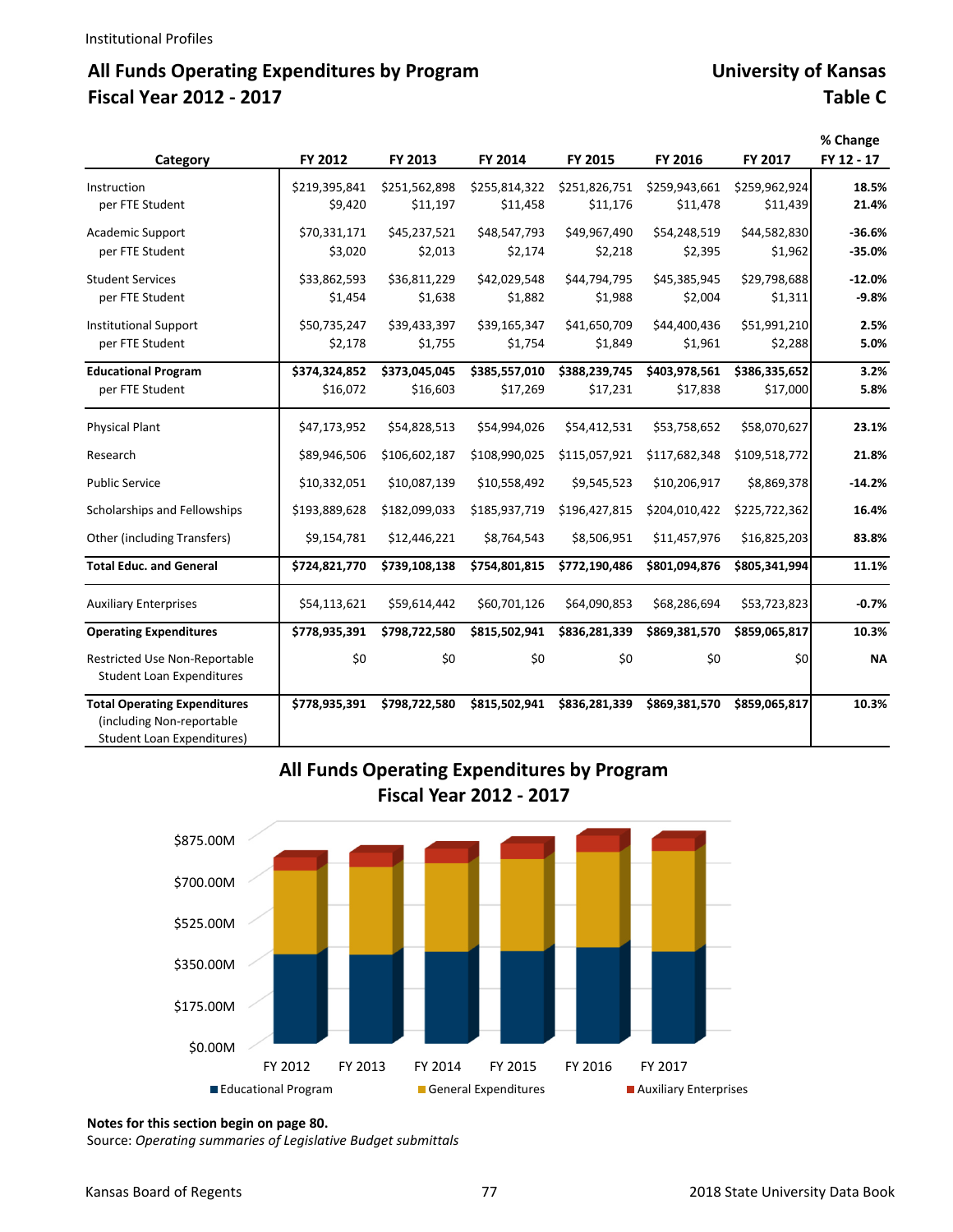# General Use Operating Expenditures by Program **Expenditures** by Program **Expanditures** University of Kansas **Fiscal Year 2012 ‐ 2017 Table D**

|                                |               |               |               |               |               |               | % Change   |
|--------------------------------|---------------|---------------|---------------|---------------|---------------|---------------|------------|
| Category                       | FY 2012       | FY 2013       | FY 2014       | FY 2015       | FY 2016       | FY 2017       | FY 12 - 17 |
| Instruction                    | \$175,191,937 | \$205,205,584 | \$207,863,234 | \$211,225,555 | \$216,972,498 | \$227,234,480 | 29.7%      |
| per FTE Student                | \$7,522       | \$9,133       | \$9,310       | \$9,374       | \$9,581       | \$9,999       | 32.9%      |
| Academic Support               | \$59,726,347  | \$37,675,875  | \$42,878,661  | \$44,738,652  | \$48,405.144  | \$41,851,442  | $-29.9%$   |
| per FTE Student                | \$2,564       | \$1,677       | \$1,920       | \$1,986       | \$2,137       | \$1,842       | $-28.2%$   |
| <b>Student Services</b>        | \$15,731,691  | \$14,258,568  | \$14,975,396  | \$15,701,346  | \$15,532,209  | \$16,713,786  | 6.2%       |
| per FTE Student                | \$675         | \$635         | \$671         | \$697         | \$686         | \$735         | 8.9%       |
| <b>Institutional Support</b>   | \$41,741,461  | \$33,763,724  | \$28,546,441  | \$33,686,954  | \$32,978,553  | \$29,978,522  | $-28.2%$   |
| per FTE Student                | \$1,792       | \$1,503       | \$1,279       | \$1,495       | \$1,456       | \$1,319       | $-26.4%$   |
| <b>Educational Program</b>     | \$292,391,436 | \$290,903,751 | \$294,263,732 | \$305,352,507 | \$313,888,404 | \$315,778,230 | 8.0%       |
| per FTE Student                | \$12,554      | \$12,948      | \$13,180      | \$13,552      | \$13,860      | \$13,895      | 10.7%      |
| <b>Physical Plant</b>          | \$40,829,906  | \$44,239,700  | \$47,520,645  | \$45,900,833  | \$44,209,876  | \$46,732,303  | 14.5%      |
| Research                       | \$20,129,695  | \$29,462,403  | \$30,844,235  | \$33,185,570  | \$32,624,738  | \$32,719,361  | 62.5%      |
| <b>Public Service</b>          | \$3,124,695   | \$3,327,403   | \$3,357,187   | \$3,512,457   | \$3,308,526   | \$3,157,141   | 1.0%       |
| Scholarships and Fellowships   | \$17,461,724  | \$16,084,839  | \$16,384,684  | \$20,275,093  | \$23,391,760  | \$25,839,608  | 48.0%      |
| Other (including Transfers)    | \$9,154,781   | \$12,446,221  | \$7,048,274   | \$8,222,135   | \$11,231,986  | \$10,004,419  | 9.3%       |
| <b>Total Educ. and General</b> | \$383,092,237 | \$396,464,317 | \$399,418,757 | \$416,448,595 | \$428,655,290 | \$434,231,062 | 13.3%      |
| <b>Auxiliary Enterprises</b>   | \$917,387     | \$3,265,009   | \$2,034,604   | \$3,413,094   | \$66,379      | \$967,818     | 5.5%       |
| <b>Total General Use Exp.</b>  | \$384,009,624 | \$399,729,326 | \$401,453,361 | \$419,861,689 | \$428,721,669 | \$435,198,880 | 13.3%      |

### **General Use Operating Expenditures by Program Fiscal Year 2012 ‐ 2017**



**Notes for this section begin on page 80.**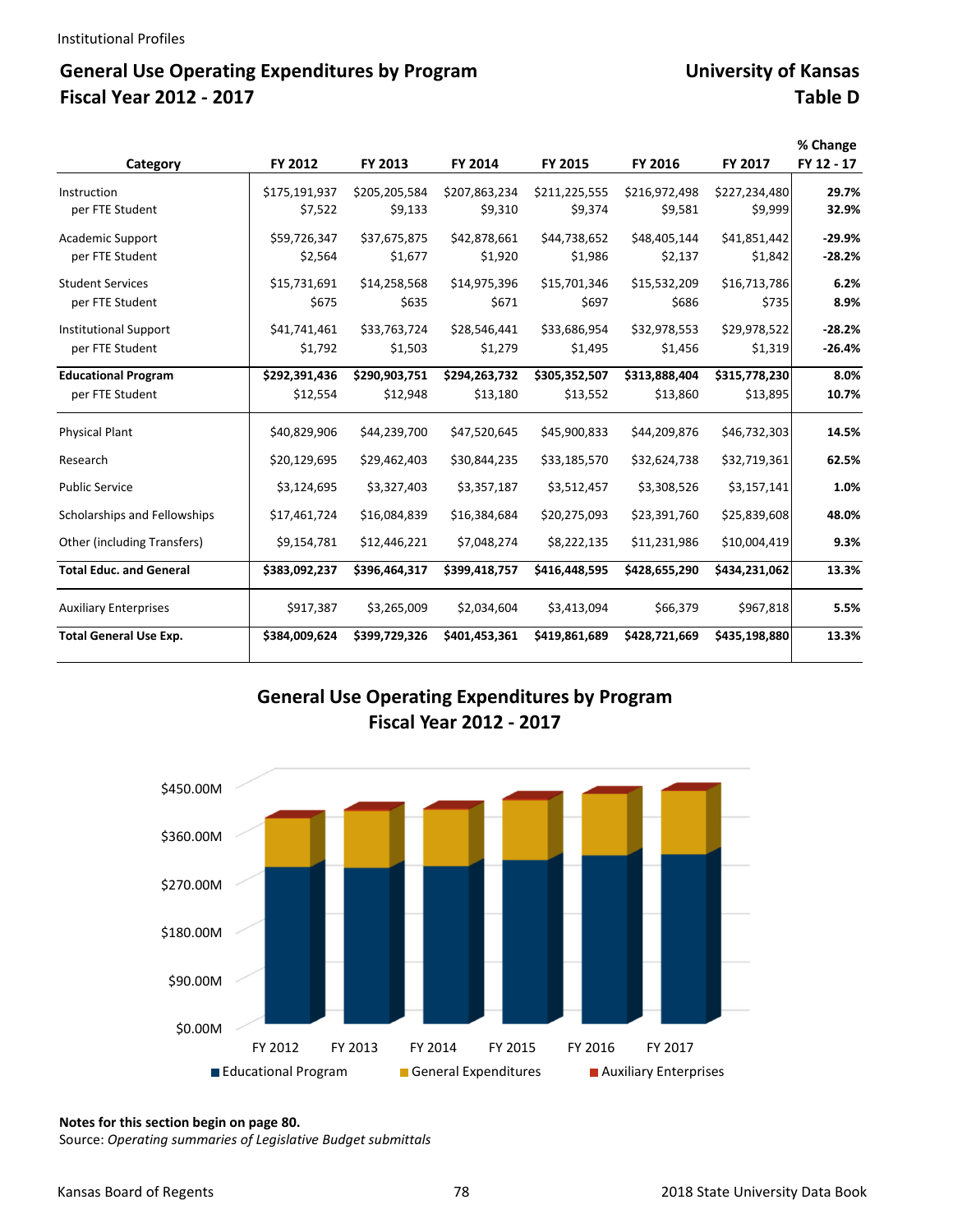# General Use Operating Expenditures by Object **Fig. 2018** University of Kansas **Fiscal Year 2012 ‐ 2017 Table E**

| Category                            | FY 2012       | FY 2013       | FY 2014       | FY 2015       | FY 2016       | FY 2017       | % Change<br>FY 12 - 17 |
|-------------------------------------|---------------|---------------|---------------|---------------|---------------|---------------|------------------------|
| Classified - FTE                    | 0.0           | 0.0           | 0.0           | 0.0           | 0.0           | 0.0           | <b>NA</b>              |
| Classified - Expenditures           | \$0           | \$0           | \$0           | \$0           | \$0           | \$0           | <b>NA</b>              |
| Unclassified - FTE                  | 3,539.5       | 3,539.5       | 3,579.5       | 3,728.4       | 3,599.5       | 0.0           | <b>NA</b>              |
| Unclassified - Expenditures         | \$221,473,938 | \$231,915,643 | \$237,598,998 | \$249,823,372 | \$249,833,001 | \$259,409,352 | 17.1%                  |
| <b>Student Wages Expenditures</b>   | \$5,772,997   | \$5,762,750   | \$5,734,310   | \$5,586,699   | \$5,365,356   | \$5,151,579   | $-10.8%$               |
| <b>Health Insurance</b>             | \$25,455,217  | \$24,548,792  | \$25,123,646  | \$25,233,269  | \$22,884,837  | \$23,220,500  | $-8.8%$                |
| All Other Fringe                    | \$36,101,687  | \$38,073,975  | \$38,733,853  | \$39,965,127  | \$39,819,469  | \$38,165,577  | 5.7%                   |
| <b>Subtotal Salaries - FTE</b>      | 3,539.5       | 3,539.5       | 3,579.5       | 3,728.4       | 3,599.5       | 0.0           | <b>NA</b>              |
| <b>Subtotal Salaries - Exp.</b>     | \$288,803,839 | \$300,301,160 | \$307,190,807 | \$320,608,467 | \$317,902,663 | \$325,947,008 | 12.9%                  |
| <b>Other Operating Expenditures</b> | \$82,998,237  | \$86,568,796  | \$85,806,956  | \$84,995,610  | \$96,765,340  | \$94,696,170  | 14.1%                  |
| <b>Utilities</b>                    | \$12,207,548  | \$12,859,370  | \$8,455,598   | \$14,257,612  | \$14,053,666  | \$14,555,702  | 19.2%                  |
| <b>Total General Use Exp.</b>       | \$384,009,624 | \$399,729,326 | \$401,453,361 | \$419,861,689 | \$428,721,669 | \$435,198,880 | 13.3%                  |

### **General Use Operating Expenditures by Object Fiscal Year 2012 ‐ 2017**



#### **Notes for this section begin on page 80.**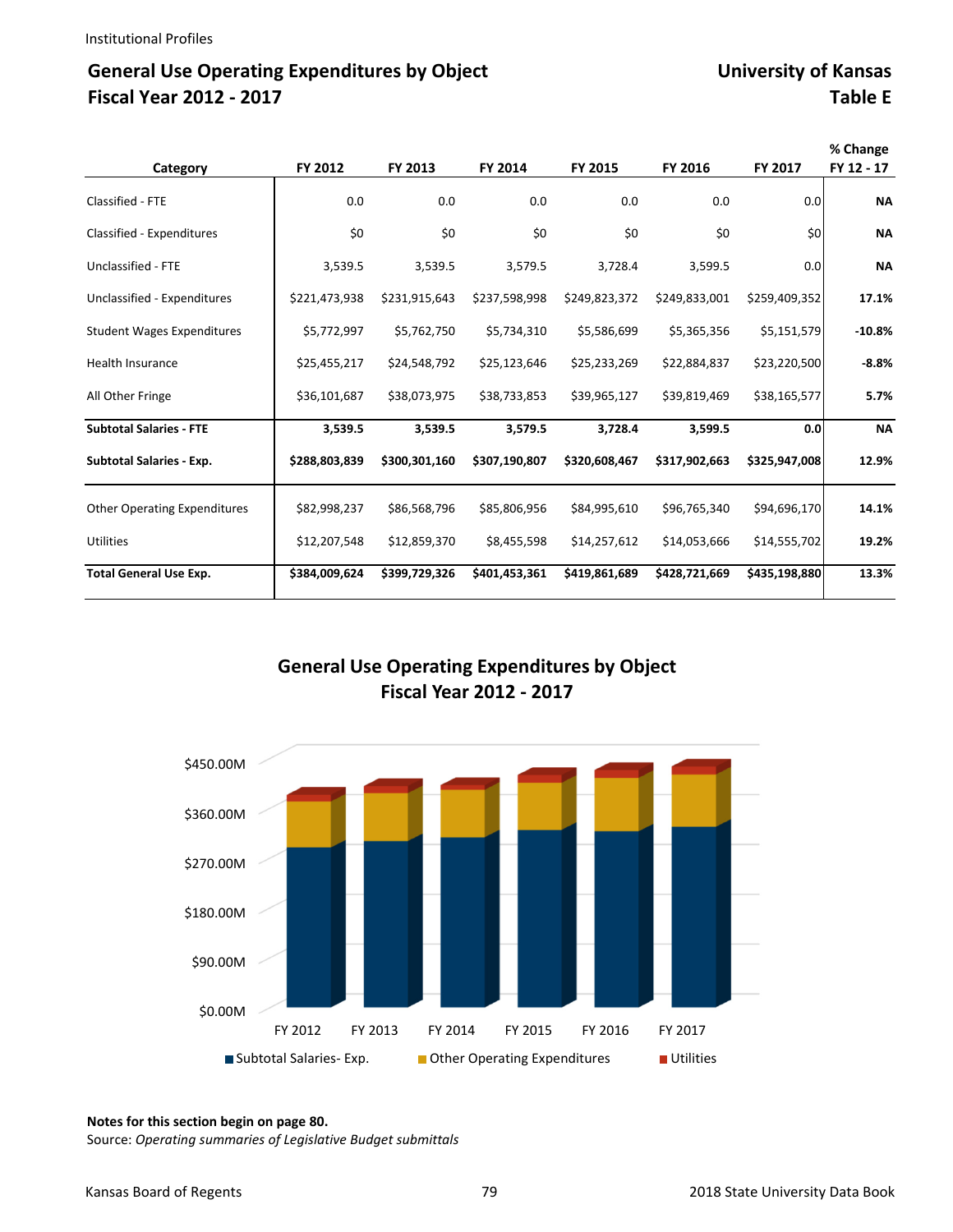#### Institutional Profiles Notes – University of Kansas

#### **General Notes:**

1. The data in any tables that use the KHEDS AY Collection may have changed slightly in Academic Year 2010 through Academic Year 2014 due to a data clean‐up which improved the quality of data. Due to this slight adjustment in data, these tables may not match exactly what was published in prior year data books.

#### **Table A: Enrollment by Student Characteristics**

- 1. Beginning with the January 2015 data book, KBOR is using KHEDS Academic Year (AY) data instead of the KBOR Student Demographics Report and the Kansas Higher Education Enrollment Report (KHEER) for the enrollment and demographics data in Table A. The KHEDS Academic Year consists of consecutive summer, fall, and spring terms (i.e. the 2014 Academic Year covers Summer 2013 + Fall 2013 + Spring 2014). This change was made to align the data book with other KBOR reports.
- 2. Demographic and enrollment data for Table A can also be found in the Kansas Higher Education Reporting System (KHERS). KHERS is a web-based reporting tool providing access to data about Kansas public postsecondary institutions. KHERS allows users to view trends, filter reports, and perform comparisons through regularly-updated dashboards, graphs and charts. KHERS can be accessed at stats.kansasregents.org/.
- 3. A divisor of 30 is used to calculate FTE for undergraduate students in an academic year, while a divisor of 24 is used for graduate students.
- 4. Full-time students are defined as those enrolled in at least 24 credit hours in an academic year. Some institutions include additional factors for determining graduate student status when reporting to the National Student Clearinghouse, or for financial aid purposes, including GTA/GRA employment and/or enrollment in dissertation hours. IPEDS also uses additional criteria when determining graduate student status.
- 5. AY 2009-2011 residency data is taken from the Student Status file of the KHEDS AY Collection, which measures residency at the end of the academic year. Subsequent data is taken from the new Enrolled Flags field which measures residency at the beginning of the academic year, and matches what is currently displayed in the Kansas Higher Education Reporting System.
- 6. "Residency by Exception" refers to students who were not domiciliary residents of Kansas at the beginning of the academic year, but are classified as Kansas residents for tuition purposes pursuant to an allowable exception per statute.
- 7. The University of Kansas provided updated residency data for AY 2012‐2014 due to an error in reporting the data to KBOR. Resident by Exception and Non‐Resident data on KU's tables will not align with numbers in KHERS.
- 8. The "% Change" column does not reflect the change in percentage for Student Age: Undergraduates, Student Age: Graduates, and Student Race/Ethnicity, but instead reflects the percent change in the number of students in each category for the time period. These number more accurately reflect the change in student population.
- 9. Beginning in AY 2011, institutions were required to report student's race/ethnicity according to definitions and parameters established by the U.S. Department of Education (IPEDS). According to these new definitions, a student's race/ethnicity can now be reported in four newly created or modified categories: Black or African‐American, Asian, Native Hawaiian/Pacific Islander, and Two or more races. The other race/ethnicity reporting categories are White, Non-resident Alien, American Indian/Alaska Native, Asian, and Unknown. The Hispanic ethnicity category includes all students who reported a Hispanic ethnicity, regardless of their race selection.
- 10. Prior to 2015, completions data in this table came from the IPEDS Completions survey and certificates were not included.
- 11. KBOR staff have worked to align completions definitions to IPEDS. As a result, the decision was made to modify the "certificates" category, beginning with AY 2014, to include all post‐secondary university certificates that lead to an industry recognized credential, license, or certification in standard reporting. Certificates that do not lead to an industry‐recognized credential are included under the "Other Awards" category. Certificates presented in Table 3.6 are categorized to reflect this new system of classification, while certificates for AY 2009 – AY 2013 in the Institutional Profiles section are categorized to match previous KBOR reporting, such as *Foresight 2020*, in order to allow individual institutions to do direct comparisons with prior year data.
- 12. Gross Building area the floor area contained within the building measured to the internal face of the external walls.
- 13. Net assignable area ‐ the gross area less the actual structural, mechanical, restrooms, custodial and circulation area.
- 14. Total Gross area ‐ area measured to outside face of each enclosed floor of building, excluding the roof.
- 15. The space factor shown for classrooms and teaching laboratories is derived by dividing the net assignable square feet by the weekly student contact hours. Small space factors indicate better utilization. More efficient utilization is easier to obtain at the larger institutions. The goal or standard particularly for the larger institutions is 0.83 for classrooms. Also, the goal for